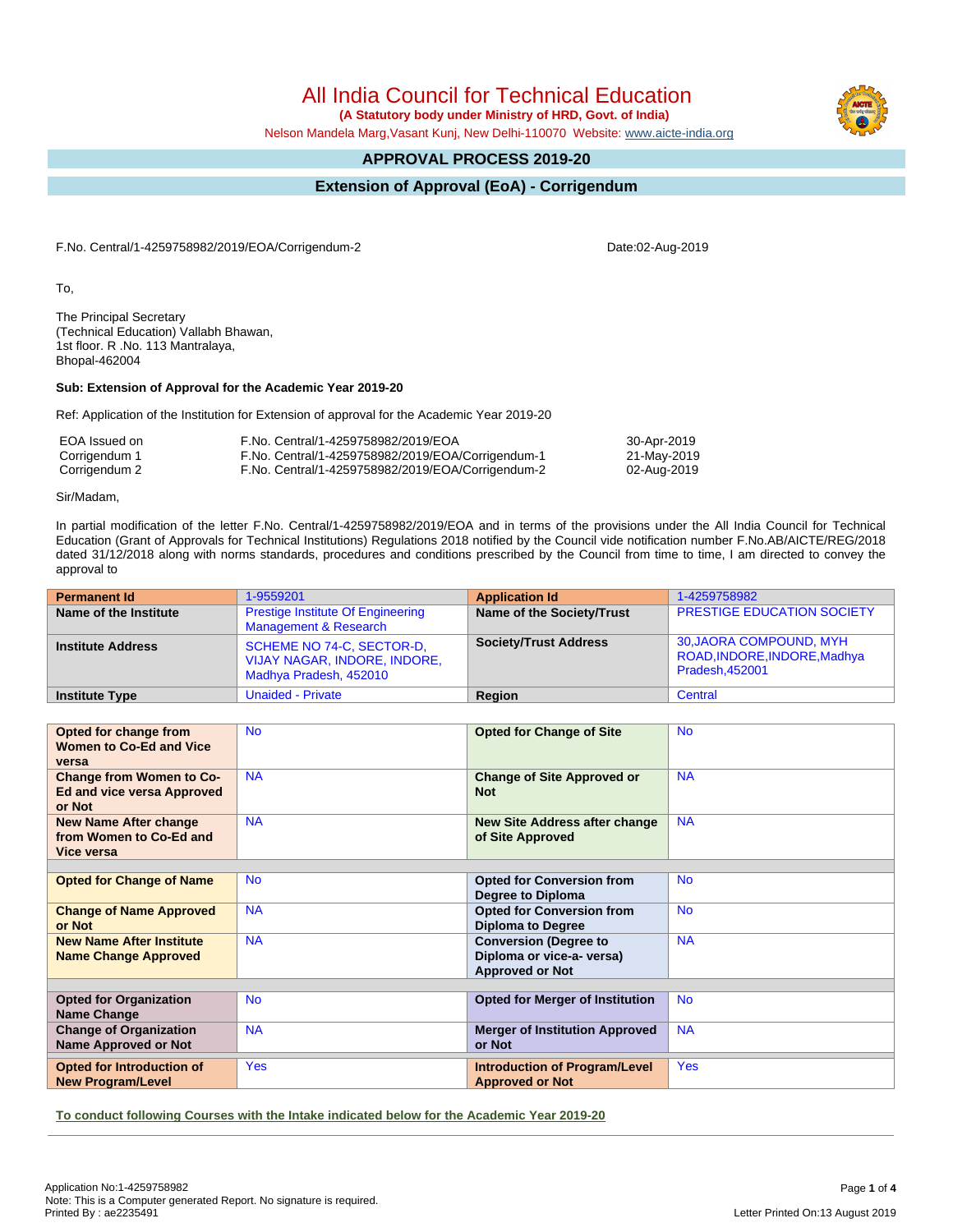| Program                                                                                                                      | Shift           | Level                                                | Course                                                                                                                                   | FT/PT+    | <b>Affiliating Body</b><br>(Univ/Body)              | Intake Approved for<br>2019-20 | <b>NRI Approval</b><br>Status | quota/ OCI/<br>Approval Status<br>PIO/FN/Gulf   |
|------------------------------------------------------------------------------------------------------------------------------|-----------------|------------------------------------------------------|------------------------------------------------------------------------------------------------------------------------------------------|-----------|-----------------------------------------------------|--------------------------------|-------------------------------|-------------------------------------------------|
| <b>ENGINEERING</b><br><b>AND</b><br><b>TECHNOLOGY</b>                                                                        | 1st             | <b>UNDER</b><br><b>GRADUA</b><br>TЕ                  | <b>ELECTRICAL</b><br><b>ENGINEERING</b>                                                                                                  | <b>FT</b> | Rajiv Gandhi Proudyogiki<br>Vishwavidyalaya, Bhopal | 60                             | <b>No</b>                     | <b>No</b>                                       |
| <b>ENGINEERING</b><br><b>AND</b><br><b>TECHNOLOGY</b>                                                                        | 1st             | <b>UNDER</b><br><b>GRADUA</b><br>TE                  | <b>CIVIL</b><br><b>ENGINEERING</b>                                                                                                       | FT        | Rajiv Gandhi Proudyogiki<br>Vishwavidyalaya, Bhopal | 120                            | <b>No</b>                     | <b>No</b>                                       |
| <b>ENGINEERING</b><br><b>AND</b><br><b>TECHNOLOGY</b>                                                                        | 1st             | <b>UNDER</b><br><b>GRADUA</b><br>TE                  | <b>ELECTRONICS</b><br><b>AND</b><br><b>COMMUNICATIO</b><br><b>NS</b><br><b>ENGINEERING</b>                                               | <b>FT</b> | Rajiv Gandhi Proudyogiki<br>Vishwavidyalaya, Bhopal | 60                             | <b>No</b>                     | <b>No</b>                                       |
| <b>ENGINEERING</b><br><b>AND</b><br><b>TECHNOLOGY</b>                                                                        | 1st             | <b>POST</b><br><b>GRADUA</b><br>ТE                   | <b>MECHANICAL</b><br><b>ENGINEERING</b>                                                                                                  | <b>FT</b> | Rajiv Gandhi Proudyogiki<br>Vishwavidyalaya, Bhopal | 12                             | <b>No</b>                     | <b>No</b>                                       |
| <b>ENGINEERING</b><br><b>AND</b><br><b>TECHNOLOGY</b>                                                                        | 2 <sub>nd</sub> | <b>DIPLOMA</b>                                       | <b>MECHANICAL</b><br><b>ENGINEERING</b>                                                                                                  | <b>FT</b> | Rajiv Gandhi Proudyogiki<br>Vishwavidyalaya, Bhopal | 120                            | <b>No</b>                     | <b>No</b>                                       |
| <b>ENGINEERING</b><br><b>AND</b><br><b>TECHNOLOGY</b>                                                                        | 2 <sub>nd</sub> | <b>DIPLOMA</b>                                       | <b>CIVIL</b><br><b>ENGINEERING</b>                                                                                                       | <b>FT</b> | Rajiv Gandhi Proudyogiki<br>Vishwavidyalaya, Bhopal | 60                             | <b>No</b>                     | <b>No</b>                                       |
| <b>ENGINEERING</b><br><b>AND</b><br><b>TECHNOLOGY</b>                                                                        | 1st             | <b>UNDER</b><br><b>GRADUA</b><br><b>TE</b>           | <b>COMPUTER</b><br><b>SCIENCE AND</b><br><b>ENGINEERING</b>                                                                              | <b>FT</b> | Rajiv Gandhi Proudyogiki<br>Vishwavidyalaya, Bhopal | 180                            | <b>No</b>                     | <b>No</b>                                       |
| <b>ENGINEERING</b><br><b>AND</b><br><b>TECHNOLOGY</b>                                                                        | 1st             | <b>UNDER</b><br><b>GRADUA</b><br>ТE                  | <b>MECHANICAL</b><br><b>ENGINEERING</b>                                                                                                  | <b>FT</b> | Rajiv Gandhi Proudyogiki<br>Vishwavidyalaya, Bhopal | 120                            | <b>No</b>                     | <b>No</b>                                       |
| <b>MANAGEMENT</b>                                                                                                            | 1st             | <b>POST</b><br><b>GRADUA</b><br>ТE<br><b>DIPLOMA</b> | <b>POST</b><br><b>GRADUATE</b><br><b>DIPLOMA IN</b><br><b>MANAGEMENT</b><br><b>RESEARCH AND</b><br><b>BUSINESS</b><br><b>ANALYTICS##</b> | <b>FT</b> | <b>None</b>                                         | 60                             | <b>No</b>                     | <b>No</b>                                       |
| +FT-Full Time, PT-Part Time<br>## Approved New Courses                                                                       |                 |                                                      |                                                                                                                                          |           |                                                     |                                |                               |                                                 |
| Approved Vocational Courses for 2019-20:                                                                                     |                 |                                                      |                                                                                                                                          |           |                                                     |                                |                               |                                                 |
| Sr.No.<br>Program                                                                                                            |                 |                                                      | Level                                                                                                                                    |           | <b>Course (Specialization)</b>                      | Year of First                  |                               | Intake Approved 19-20                           |
| Application No:1-4259758982<br>Note: This is a Computer generated Report. No signature is required.<br>Printed By: ae2235491 |                 |                                                      |                                                                                                                                          |           |                                                     |                                |                               | Page 2 of 4<br>Letter Printed On:13 August 2019 |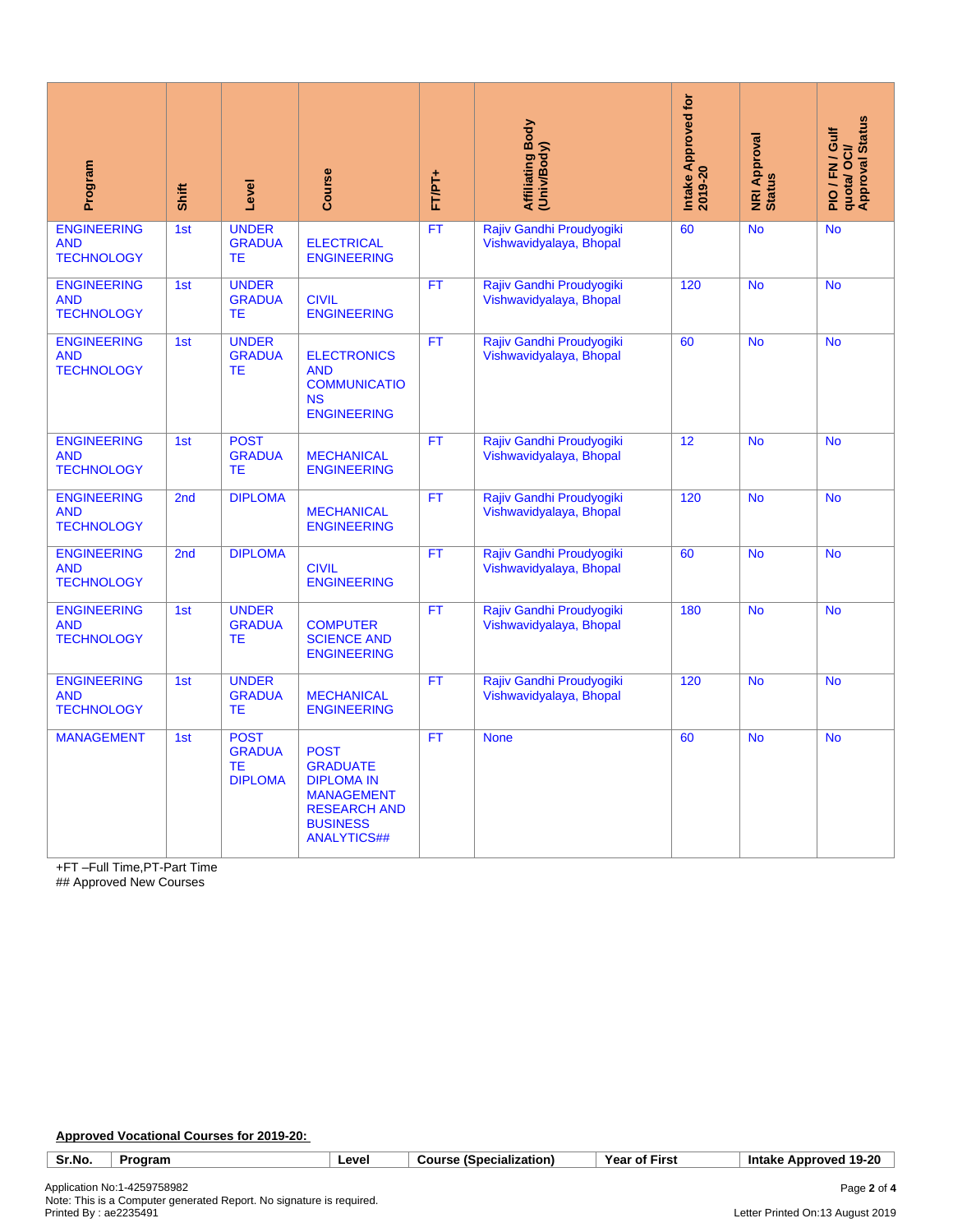|    |                            |                                                          |                                          | Approval |     |
|----|----------------------------|----------------------------------------------------------|------------------------------------------|----------|-----|
| 1. | <b>MANAGEMENT/IT/ ITES</b> | <b>SKILL</b><br><b>DIPLOM</b>                            | <b>GRAPHICS AND</b><br><b>MULTIMEDIA</b> | 2018     | -25 |
| 2. | <b>MANAGEMENT/IT/ ITES</b> | <b>DIPLOM</b><br>A IN<br><b>VOCATI</b><br>ON (D.<br>VOC) | <b>SOFTWARE</b><br><b>DEVELOPMENT</b>    | 2018     | 75  |

#### **Important General Conditions for Vocational Courses:**

1. It is mandatory to comply all the provisions as given in APH 2019-20 (Chapter V, Appendix 6 & others) and also to the 'Guidelines for Institutes Applying for Running Vocational Courses' uploaded at [www.aicte-india.org/education/vocational-education](https://www.aicte-india.org/education/vocational-education)

#### 2. **The Institute will ensure that the minimum batch size of 10 students shall be maintained**.

- 3. The courses must be conducted as per the guidelines issued under SAMVAY (Skill Assessment Matrix for vertical advancement of Youth). Training under these courses must be aligned with the outcome at each level as prescribed under National Skill Qualification Framework (NSQF) and provided by an approved SKP/ Training partner.
- 4. It shall be **mandatory** for the institute to upload the student details enrolled in the approved vocational courses on the AICTE portal, failing which the EoA shall not be provided for subsequent years.
- 

**\*Corrigendum for-** 1. Change in Intake 2. Change in Affiliating Body

In case of any differences in content in this Computer generated Extension of Approval Letter, the content/information as approved by the Executive Council / General Council as available on the record of AICTE shall be final and binding.

Strict compliance of Anti-Ragging Regulation: - Approval is subject to strict compliance of provisions made in AICTE Regulation notified vide F. No. 37- 3/Legal/AICTE/2009 dated July 1, 2009 for Prevention and Prohibition of Ragging in Technical Institutions. In case Institution fails to take adequate steps to Prevent Ragging or fails to act in accordance with AICTE Regulation or fails to punish perpetrators or incidents of Ragging, it will be liable to take any action as defined under clause 9(4) of the said Regulation.

#### **It is mandatory to comply all the essential requirements as given in APH 2019-20(appendix 6)**

NOTE: If the State Government / UT / DTE / DME has a reservation policy for admission in Technical Education Institutes and the same is applicable to Private & Self-financing Technical Institutions, then the State Government / UT/ DTE / DME shall ensure that 10 % of Reservation for EWS would be operational from the Academic year 2019-20 without affecting the percentage reservations of SC/ST/OBC/General . However, this would not be applicable in the case of Minority Institutions referred to the clause (1) of Article 30 of **Constitution of India.**

> **Prof. A.P Mittal Member Secretary, AICTE**

Copy to:

- **1. The Director Of Technical Education\*\*, Madhya Pradesh**
- **2. The Registrar\*\*,** Rajiv Gandhi Proudyogiki Vishwavidyalaya, Bhopal

#### **3. The Principal / Director,**

Prestige Institute Of Engineering Management & Research Scheme No 74-C, Sector-D, Vijay Nagar, Indore, Indore, Madhya Pradesh,452010

**4. The Secretary / Chairman,**

Prestige Education Society